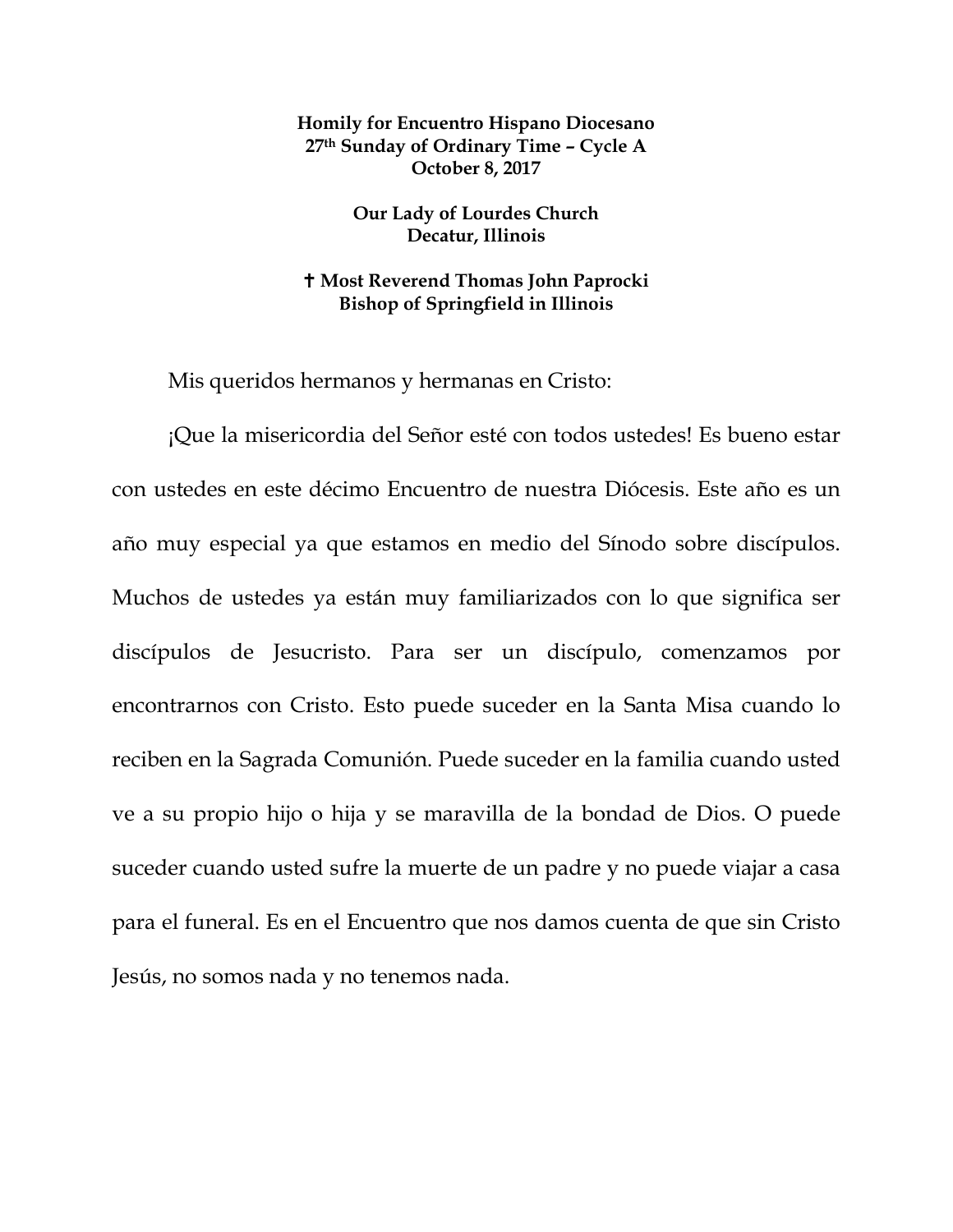Jesús, entonces hace algo extraordinario y nos invita a entregar nuestra vida a Él. Él quiere ser la piedra angular que establecemos como la base de nuestra vida. Como escuchamos en las Escrituras:

> *La piedra que los constructores rechazaron se ha convertido en la piedra angular; por el Señor se ha hecho esto,*

*y es maravilloso en nuestros ojos?*

Aprendemos a confiar en Él para todas nuestras necesidades. Él nos alimenta a nosotros mismos para fortalecernos en este viaje. Él nos invita a dar todo lo que somos a Él. Cuando aceptamos esta invitación, la vida tiene un nuevo significado y propósito. Muchos de nosotros nos vemos atrapados en nuestra vida diaria de llevar a los niños a la escuela, pagar los gastos, poner la cena en la mesa y despertarnos al día siguiente sólo para repetir todo de nuevo. Esto puede drenarnos e incluso pesarnos. Hay Uno que sufrió, murió y resucitó para darnos una nueva vida; no tenemos que esperar esta nueva vida hasta después de morir. Podemos comenzar a vivir en la santidad de Dios en esta nueva vida aquí y ahora mismo.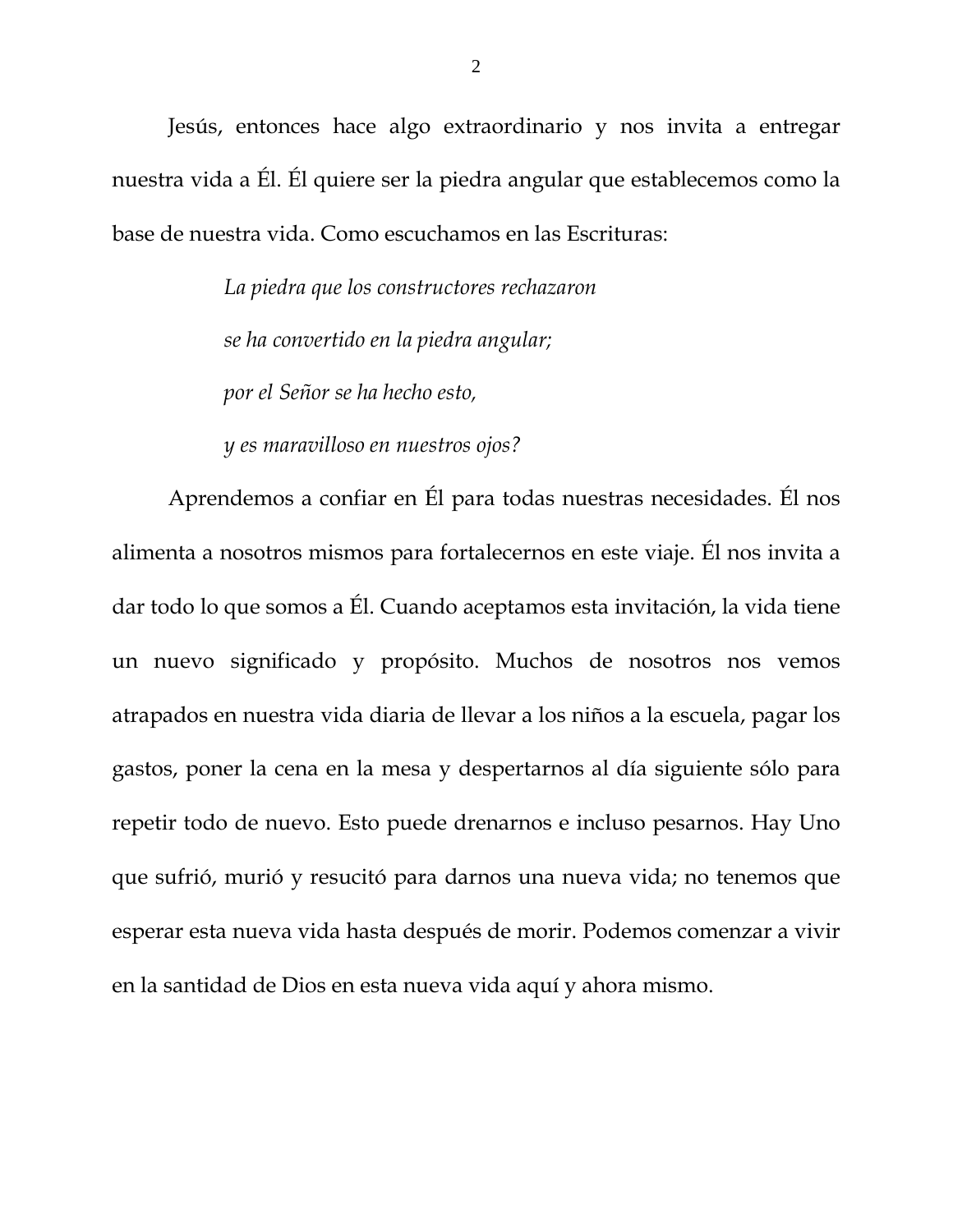Es convirtiéndose en su discípulo que uno es capaz de encontrar esa vida. Comenzamos orando y sirviendo a los demás. Entonces, comenzamos a ver que cada persona fue creada por Dios. Entonces, vemos a Jesús en cada persona. La Madre Teresa de Calcuta dijo: "Cuando cuido a la gente más necesitada, cuido a Cristo mismo." Entreguemos a Jesús nuestras manos para alimentar a los pobres, démosle el corazón para amar a nuestros enemigos y darle a Él nuestros pies para llevar a los que lloran. Éstas son maneras muy verdaderas en que podemos estar en la piedra angular que fue rechazada por otros pero recibida por nosotros. Cuando nos damos la bienvenida unos a otros, damos la bienvenida a Cristo mismo y entonces verdaderamente seremos Sus discípulos.

¡Que Dios nos dé esta gracia! Amén.

<span id="page-2-0"></span>

My dear brothers and sisters in Christ:

Today, as we gather for our Encuentro Mass, our Gospel reading has much to tell us about three distinct topics. As always, the Gospel has much to tell us about people. Specifically, it has much to tell us about Jesus. Ultimately, it has much to tell us about God. As is often the case, we hear our Lord preaching by using a parable. In this parable, we hear about a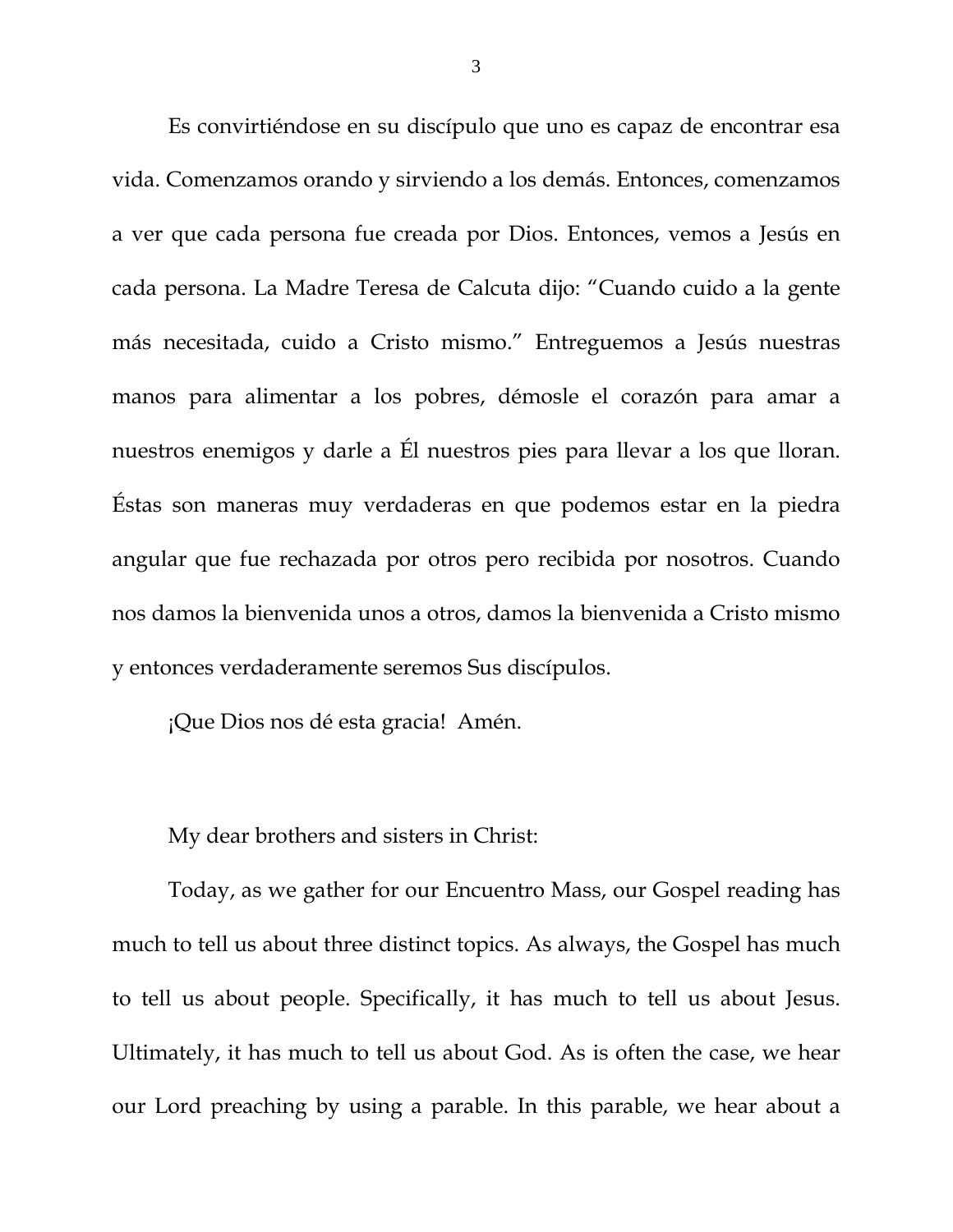landowner who has built a magnificent vineyard for his workers. When the time comes for the harvest, the landowner sends multiple servants to collect the proceeds from the harvest, but the workers in the vineyard mistreat and kill each servant that the landowner sends. Seeing that no progress has been made through sending his servants, the landowner sends his son, to which the workers say to one another, "This is the heir, come let us kill him and acquire his inheritance."[1](#page-2-0)

At first glance, the parable contains so many elements that we might miss a substantial number of them. So, it is best to break it down into themes or topics. In staying with the order of the parable, let's first look at the three primary things that the parable is telling us about God. First, the parable tells us about God's trust in us. We hear that the landowner entrusted the vineyard to the workers. He did not stand over them to exercise a parental sort of supervision; rather he went away and left them to their task of producing wine. In the very same way, God entrusts us with His work here on earth. As a matter of fact, every task we receive is a task given to us by God to lead us and those around us closer to Him.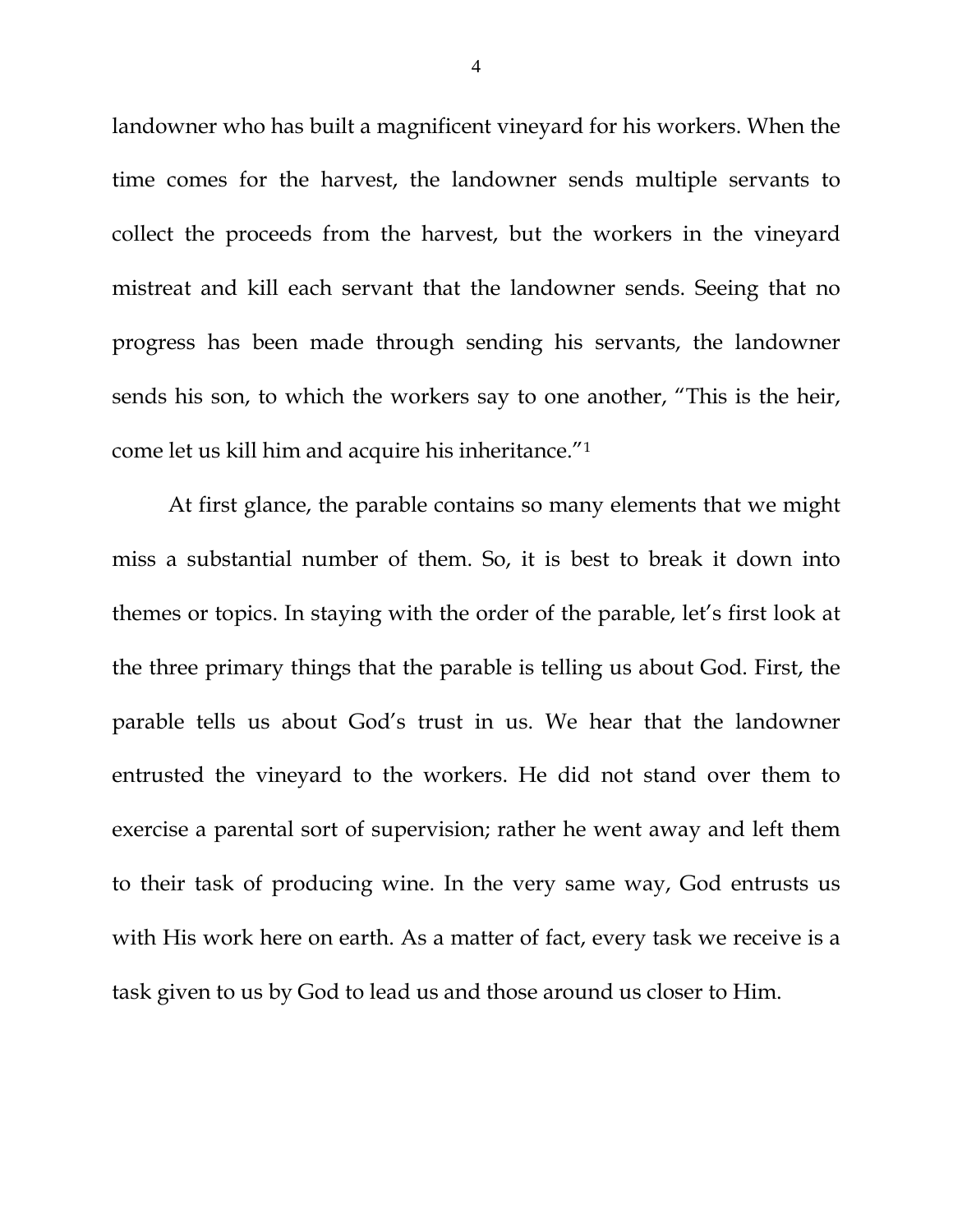Secondly, it tells of God's patience. The master sent servant after servant to deliver his message to the tenants. He did not come with anger and seek revenge against the tenants when one messenger had been abused and mistreated. Quite the contrary, he gave the workers chance after chance to respond to his request. So, too, does our Lord bear with us patiently despite all of our sinfulness. As stewards of our Lord's vineyard, we are called to see that bearing fruit means repentance, true conversion, and, most importantly, actions that manifest that conversion.

Finally, it tells us about God's judgment. We see that at the end of the parable, the landowner took the vineyard from the workers and gave it to other people. In this we must recognize that God's harshest judgment is when He takes out of our hands the task which He has given us to do when we fail to live as His disciples and stewards of the many gifts that He has given to each of us.

With regard to what Jesus is telling us about ourselves in the parable, first and foremost, we hear our Lord explain to us the very nature of the privilege that we are given as sons and daughters of God. The vineyard was equipped with everything that the workers could have needed. The hedge, the wine press, the tower: all of these were given to the workers in

5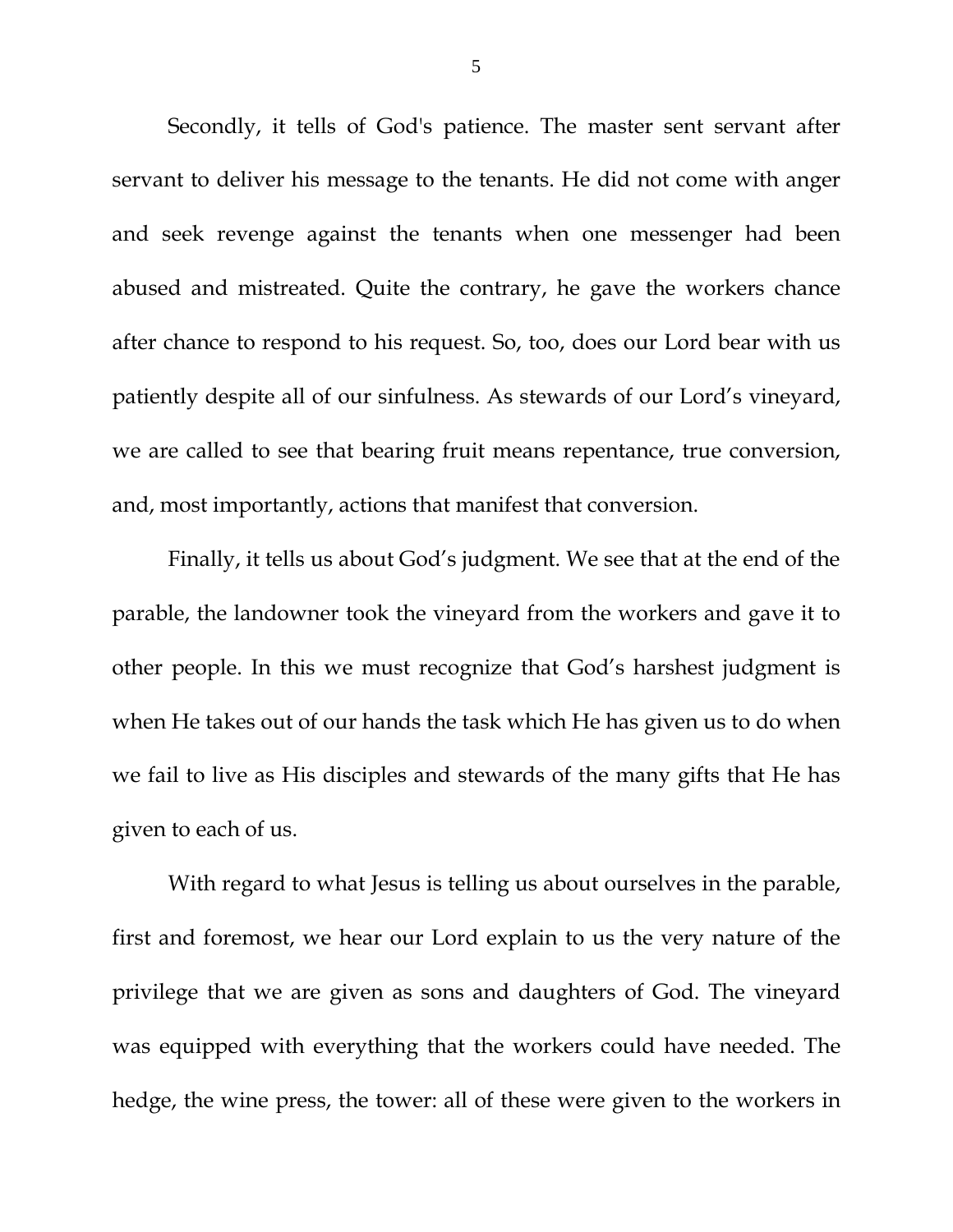order to make their task easy and enable them to discharge it well. Through this, we must recognize that when our Lord gives us a mission or a task to do, He does not just simply ask us to carry it out without giving us the skills or tools with which to do it; rather, He also gives us everything we need to fulfill His will for our lives, that is, to live first and foremost as true disciples of Jesus.

The final piece of the parable that we should examine is what Jesus is telling His listeners about Himself. It is clear from the portion of the parable in which the workers beat and kill the son of the landowner who was sent to carry his father's message, that Jesus was keenly aware of what fate He would experience at the hands of those to whom He was sent. Moreover, our Lord is telling us that he would not simply die because He was compelled to die; rather, He willingly embraced His suffering and death on the cross out of love for each and every one of us.

My dear brothers and sisters in Christ, it is only fitting that after reflecting on each of these aspects of our Gospel today, we must ask ourselves what we should do better each day in response to our Lord's love and care for us so that we might not be like the workers in the parable today who squander the gifts that the Lord gave to them. Instead, let us